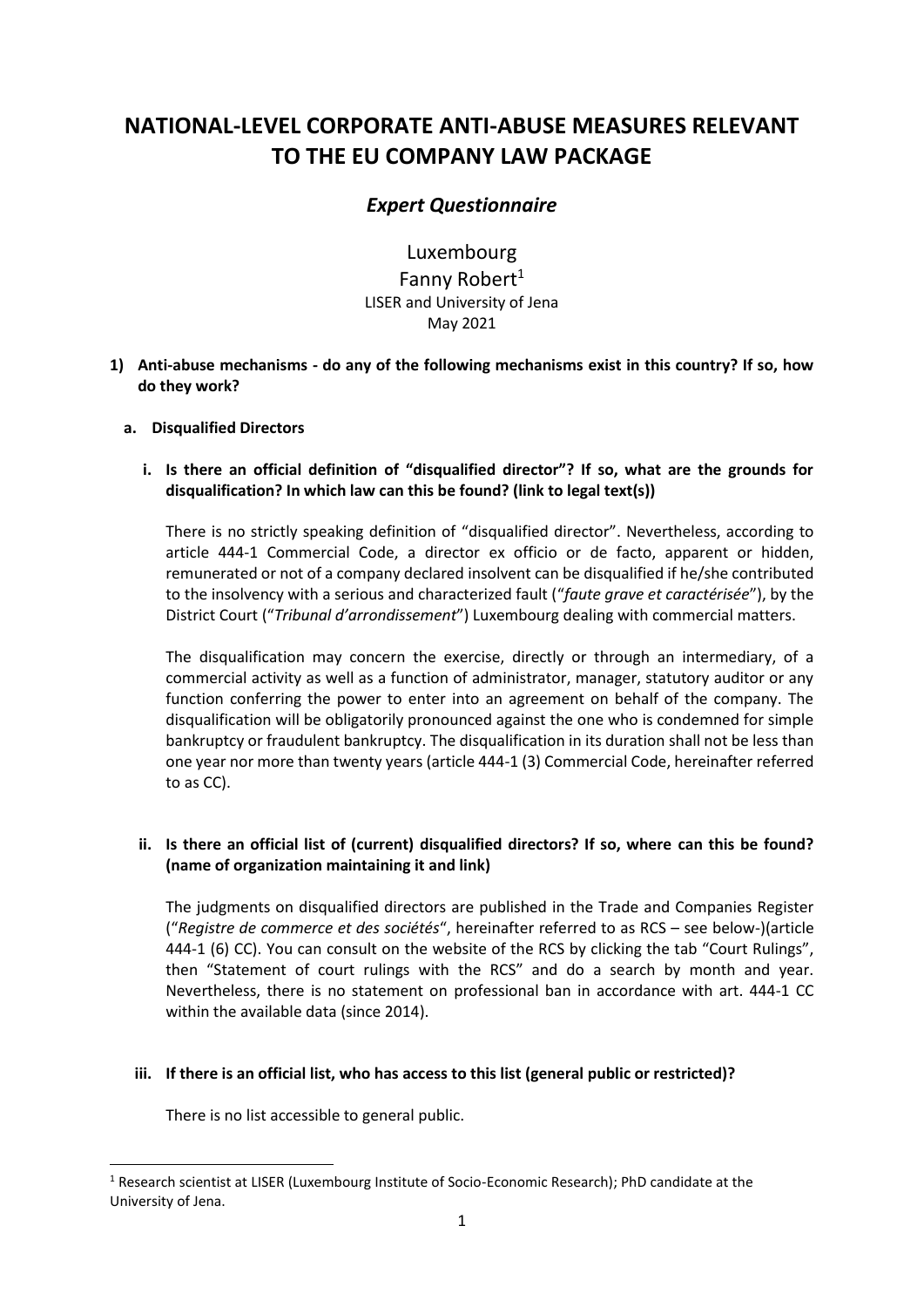#### **b. Beneficial Owners**

#### **i. Where is the database of beneficial owners and which organisation maintains it (link)**

The law of January 13 2019<sup>2</sup> (hereinafter referred to as the "RBE Law") established the Register of Beneficial Owners and entrusted the "Luxembourg Business Registers" (hereinafter referred to as "LBR") with its management (www.lbr.lu<sup>3</sup>). It has been operational since March 1, 2019. The LBR is an Economic Interest Grouping established by the State, the Chamber of Commerce ("*Chambre de commerce"*) and the Chamber of Crafts ("*Chambre des métiers"*). The LBR is answerable to the Ministry of Justice.

Since 2003<sup>4</sup> the LBR<sup>5</sup> is the administrator of the Trade and Companies Register ("Registre de commerce et des sociétés", hereinafter referred to as "RCS". Since 2016<sup>6</sup> the LBR is also in charge of the "*Recueil électronique des sociétés et associations*" (RESA), a platform of official publications concerning companies and associations, which replaces the "Memorial C" (Luxembourg's official journal).

It should be noted that, according to article 3 (2) RBE Law, companies whose securities are admitted to trading on a regulated market in the Grand Duchy of Luxembourg or in another State party to the Agreement on the European Economic Area<sup>7</sup> shall list only the name of the regulated market in which their securities are admitted to trading.

# **ii. Are there any checks on the authenticity of beneficial owners, or does the organisation depend on a "statutory declaration" or "affidavit" from the company directors?**

According to the RBE Law, the given information must be "adequate, accurate and up-to-date" (article 4 (2)).

The LBR checks if the request for registration complies with legal and regulatory requirements, is complete and if the information given corresponds to the information in the supporting documents (article 7 (1) RBE Law).

According to the LBR circular 19/01, if the beneficial owner does not have a Luxembourg national identification number, he/she has to provide a copy of a national identity document.

<sup>&</sup>lt;sup>2</sup> Law of 13 January 2019 establishing the Beneficial Owner Register and 1° transposing the dispositions of article 30 of the Directive (EU) 2015/849 of the European Parliament and of the Council of 20 May 2015 on the prevention of the use of the financial system for the purposes of money laundering or terrorist financing, amending Regulation (EU) No 648/2012 of the European Parliament and of the Council, and repealing Directive 2005/60/EC of the European Parliament and of the Council and Commission Directive 2006/70/EC ; 2° amending the Law of 13 December 2002 on the Trade and Company Register and on bookkeeping and annual accounts of companies, Memorial A N° 15 of 15 January 2019 (English version : [https://www.lbr.lu/mjrcs](https://www.lbr.lu/mjrcs-rbe/jsp/webapp/static/mjrcs/fr/mjrcs-rbe/pdf/vers_coord_loi_13_01_2019.pdf?time=1615215933992)[rbe/jsp/webapp/static/mjrcs/fr/mjrcs-rbe/pdf/vers\\_coord\\_loi\\_13\\_01\\_2019.pdf?time=1615215933992](https://www.lbr.lu/mjrcs-rbe/jsp/webapp/static/mjrcs/fr/mjrcs-rbe/pdf/vers_coord_loi_13_01_2019.pdf?time=1615215933992) ). <sup>3</sup> <https://www.lbr.lu/mjrcs-rbe/jsp/IndexActionNotSecured.action?time=1619093223199&loop=1>

<sup>4</sup> Grand-Ducal Regulation of 23 January 2003, Memorial A N° 15of 30 January 2003.

<sup>&</sup>lt;sup>5</sup> Formerly: "GIE RCSL".

 $6$  Law of 27 Mai 2016, Memorial A N° 94 of 30 Mai 2016.

 $<sup>7</sup>$  or in another third country imposing obligations recognised as equivalent by the European Commission within</sup> the meaning of Directive 2004/109/EC of the European Parliament and of the Council of 15 December 2004 on the harmonisation of transparency requirements in relation to information about issuers whose securities are admitted to trading on a regulated market and amending Directive 2001/34/EC.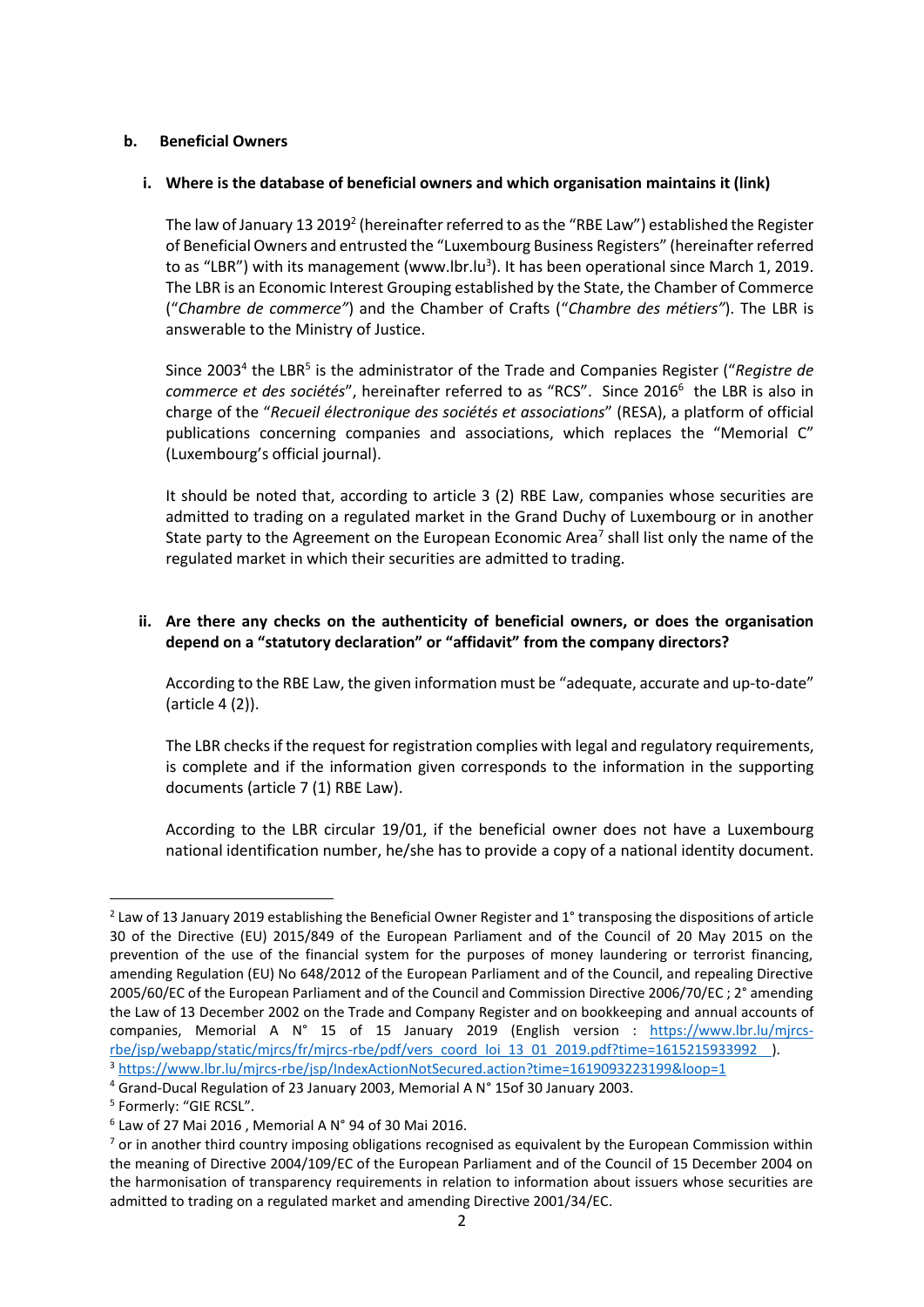In cases where this identification is not in Latin characters, a translation in French, Luxembourg or German language must be added to the document.

It should be noted that the LBR is not responsible for the content of the information recorded (article 5 (4) RBE Law).

# **iii. How quickly must the company give notice when ownership has changed (updating of lists/databases)?**

An amendment to the information in the registry must be requested by the registered entity or its representative within one month from the time when the registered entity became aware or should have become aware of the event which made the amendment necessary (article 4 RBE Law).

# **iv. Who has access to the beneficial ownership database? Does the general public have unrestricted access, restricted access or no access?**

The general public has access to the following information: the surname, the first name(s), the nationality (or nationalities), the date of birth, the place of birth, the country of residence, the nature and the extent of the effective interests held (article 12 RBE Law). The access to the information mentioned above is free (article 7 (1) Grand-Ducal Regulation of 15 February 2019<sup>8</sup>).

The search is done through the company name or its registration number with the Luxembourg trade and companies register (article 7 (2) Grand-Ducal regulation of 15 February 2019). The search option by beneficial owner is not open to the general public.

The address and the identification number of a beneficial owner are only accessible to national authorities (i.e. the General State Prosecutor, State Prosecutors and members of the State Prosecutor's Offices, the investigative judges, the financial intelligence unit, the officers of the judicial police the Financial Supervisory Authority, Insurance Supervisory Authority, the Registration Duties, Estates and VAT Authority, the Customs and Excise Administration, the State Intelligence Service, the Luxembourg Inland Revenue Authority, the Ministry of Foreign and European Affairs (within the framework of its specific competences in the area of combating money laundering and the terrorist financing) and the Ministry of Finance (within the framework of its specific competences in the area of control).

According to article 15 of the RBE Law, the beneficial owner may request that access to their information be limited to national authorities, credit and financial institutions, court bailiffs and notaries.

The request to the LBR must be fully justified by reasons like: the unlimited access would expose the beneficial owner to a disproportionate risk, to the risk of fraud, to abduction, blackmail, extortion, harassment, violence or intimidation or where the beneficial owner is a minor or is otherwise incapacitated.

<sup>8</sup> Memorial A N° 73 of 19 February 2019.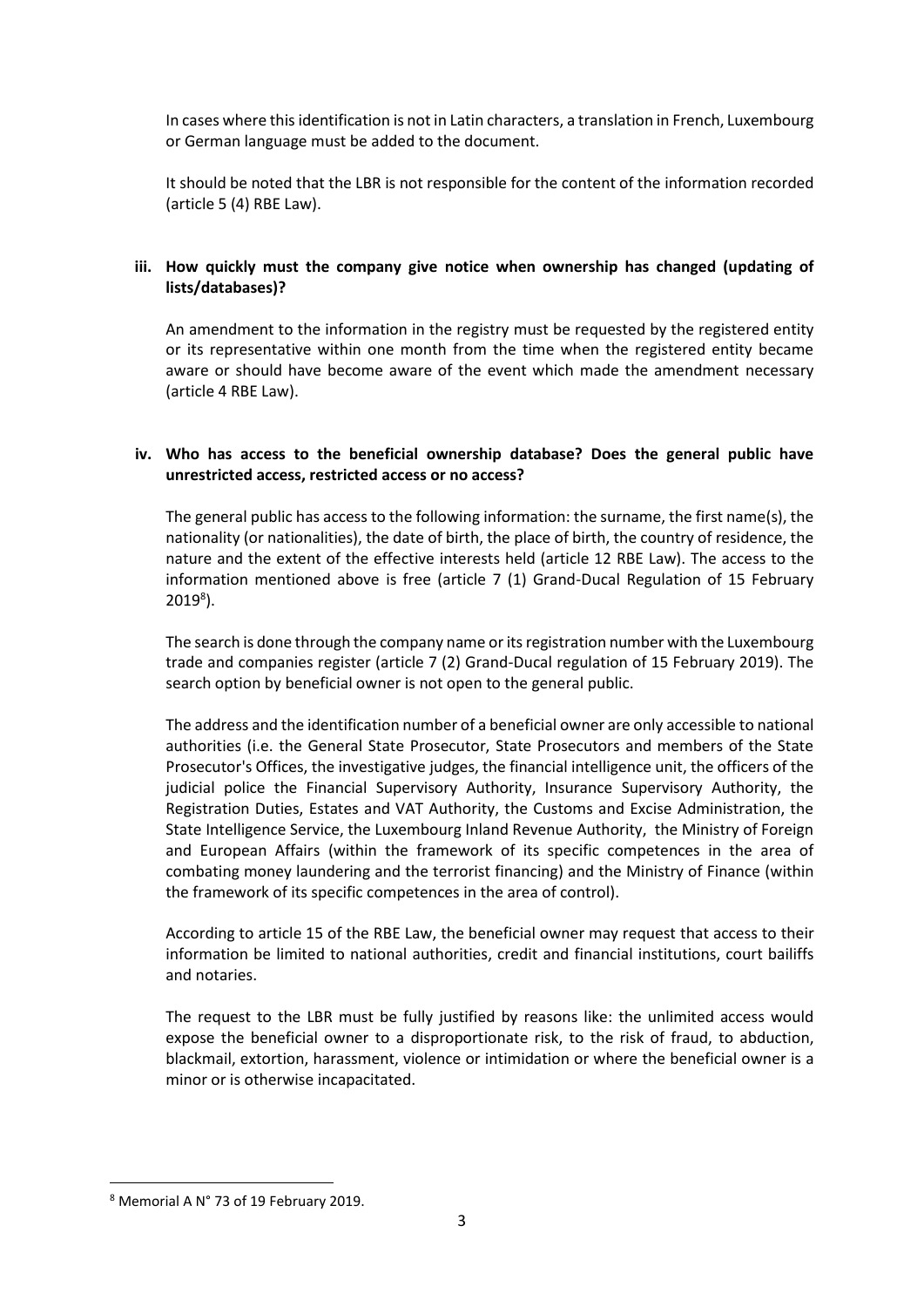Limitations on access to information may be granted only for the duration of the circumstances justifying it, but not exceeding a maximum period of three years. It may however be renewed by decision of the LBR based on a reasoned request.

# **c. Electronic identity (eID) scheme – is there a scheme registered with the European Commission, and if so, what eIDAS level of assurance does it have?**

The Luxembourgish ID card ("*Carte nationale d'identité luxembourgeoise"*, "eID") is registered with the European Commission. Its level of assurance is "high".

#### **2) Company registry – transparency, access, cost**

#### **a. Which organization maintains the company registry? (name and link)**

The Trade and Companies Register (*"Registre de commerce et des sociétés*" - RCS) is managed by the LBR - [www.lbr.lu](http://www.lbr.lu/) - which also manages the "*Recueil électronique des sociétés et associations*" (RESA) (since 2016) and the Register of Beneficial Owners (since 2019), as stated above (question 1) b.).

#### **b. To what extent is the registry digitalized? Can company foundations/registrations and reporting be carried out fully online/digitally?**

Only registrations and reporting can be carried out fully online. Since 2016<sup>9</sup> deposits are only made electronically.

#### **c. Are bulk downloads of the entire list of registered companies possible?**

No, there are no bulk downloads of the entire list of registered companies possible.

# **d. Does the registry have search features beyond the name of the company or person (e.g. by sector or employee size)**

The registry can only be searched by the general public through the RCS number or the company/business name (article 22 of the amended Grand-ducal Regulation of 23 January 2003).

#### **e. What is the typical cost of downloading a document from the registry?**

The following can be downloaded free of charge: Registration of a company; modification; annual account.

The following costs money<sup>10</sup> (prices do not include 17% VAT):

- Consultation:

<sup>9</sup> Grand-Ducal Regulation of 27 Mai 2016, Memorial A N° 94 of 30 Mai 2016.

<sup>&</sup>lt;sup>10</sup> "J" Appendix of the amended Grand-Ducal Regulation of 23 January 2003, Memorial A N° 15 of 30 January 2003.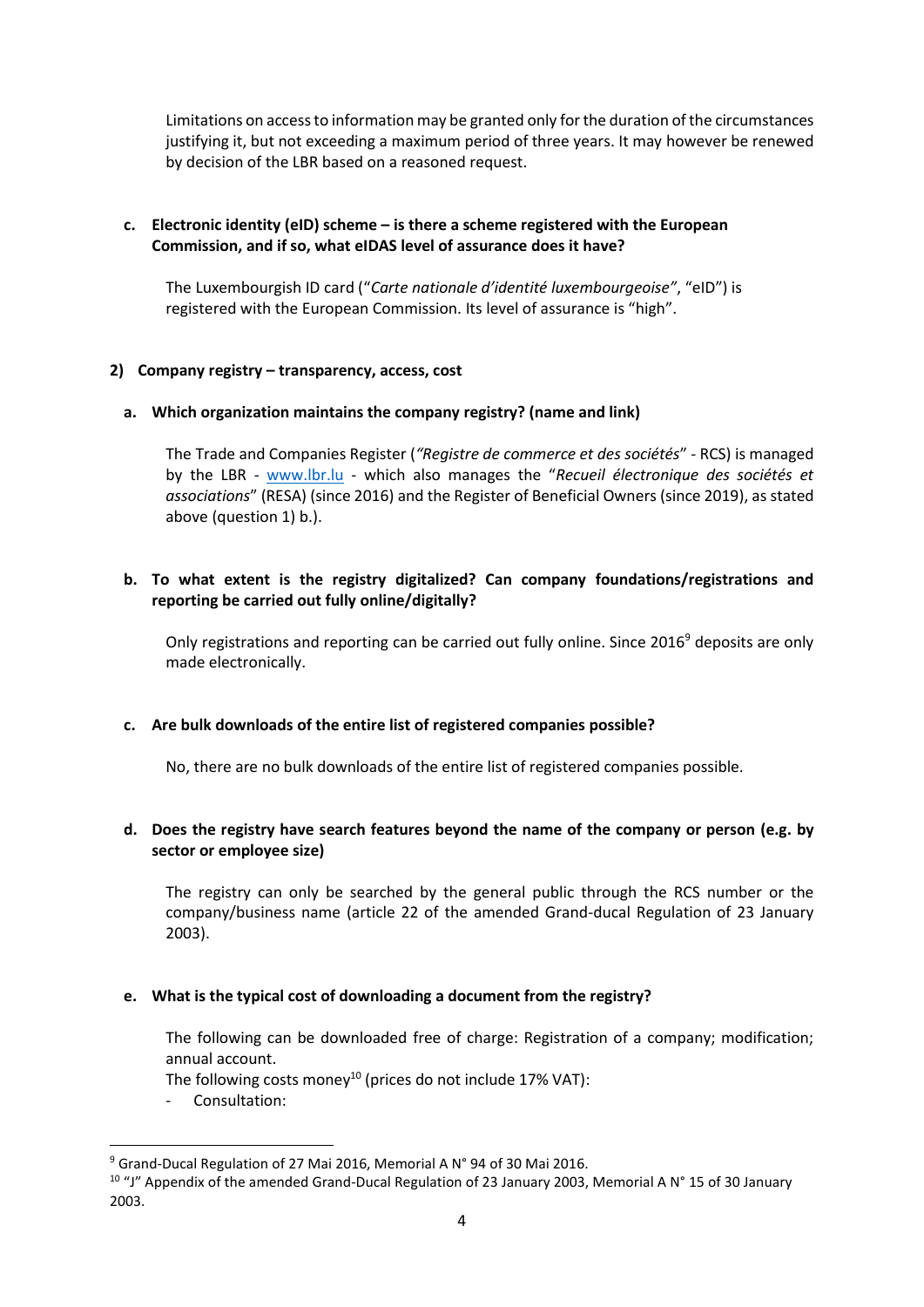an electronic examination of a certified copies: € 5; an electronic examination of a certified archive batch<sup>11</sup> : € 5.

- Company profile request ("demande d'extrait") :

# **Electronically**:

with automated qualified signature:  $\epsilon$  10.43; with manual qualified signature:  $\epsilon$  15.43. **On certified paper:** 

1st extract: € 21.43; Additional : € 7.70.

Copy of a document in certified paper format ( $\epsilon$  1.5 per page)

#### **f. Is there information on employment levels beyond what is contained in annual accounts?**

Information on employment levels is only contained in annual accounts, more precisely in the appendix.

According to article 65 (1) 9°) of the amended law of 19 December 2002<sup>12</sup> on the trade and company register as well as the accounting and annual accounts of companies (hereinafter, "TCR Law"), the appendix must include information on the number of staff members employed on average during the financial year, broken down by categories.

# g. **Information on European company forms and EU reorganizations (CBM) - is a search possible for companies with the SE legal form or companies reorganized through a CBM?**

A search by form of company is not possible. A search is only possible with the RCS number or the business/company name.

#### **3) Firm foundations**

# **a. What authority or organization is responsible for registering new companies (with link)?**

All companies that are newly incorporated in Luxembourg must be registered with the Luxembourg Trade and Companies Register ("*Registre de commerce et des sociétés*" – RCS)- (www.lbr.lu).

As mentioned above, the LBR is an Economic Interest Grouping established by the State, the Chamber of Commerce ("*Chambre de commerce*)" and the Chamber of Crafts ("*Chambre des métiers*") and is answerable to the Ministry of Justice.

The LBR ensures the interoperability between the Luxembourg RCS and the business registers of other EU member states through the "Business Registers Interconnection System" (BRIS).

#### **b. What are the steps needed to found and register a new company? To what extent can these happen digitally?**

The steps needed to found and register a new company are as follows: $^{13}$ 

<sup>&</sup>lt;sup>11</sup> Before February 2003.

<sup>12</sup> Memorial A N°149 of 31 December 2002.

<sup>13</sup> [https://guichet.public.lu/en/entreprises/creation-developpement/autorisation-etablissement/autorisation](https://guichet.public.lu/en/entreprises/creation-developpement/autorisation-etablissement/autorisation-honorabilite/autorisation-etablissement.html)[honorabilite/autorisation-etablissement.html.](https://guichet.public.lu/en/entreprises/creation-developpement/autorisation-etablissement/autorisation-honorabilite/autorisation-etablissement.html)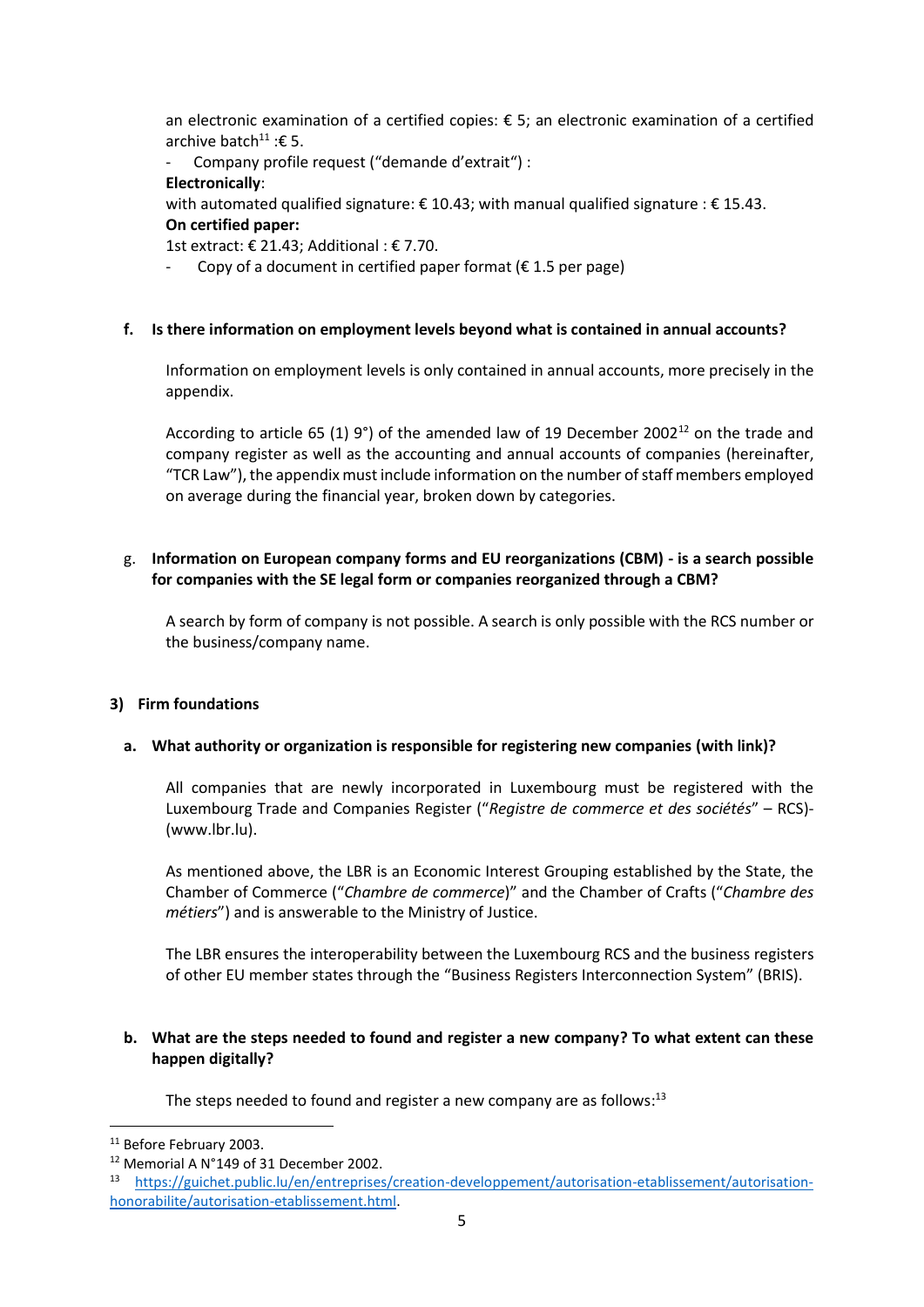# 1. Business permit/licence ("*autorisation d'établissement*")

According to article 1 of the amended Law of 2 September  $2011^{14}$  "no one shall, for profit purposes, exercise as a primary or secondary activity, a self-employed activity in the field of commerce, crafts, industry or the liberal professions referred to by law without having a business permit".

The following activities are covered by the law: Commercial (trade, HORECA, transports, industry…), craft and industrial (food, fashion, construction, mechanical engineering, audiovisual, entertainment, art…) as well as certain liberal professions.

It should be noted that a business permit is not required if no industrial or commercial activities are carried out such as financial activities. For example SOPARFI (SOciété de PARticipations FInanciéres)<sup>15</sup> without such activities do not need such permit.

Also not covered by the amended Law of 2 September 2011: services that a company provides to other companies in the same group of companies do not require a business permit (Article 30).

Conditions and procedure to obtain the business permit:

The Minister issues the authorization if the conditions of qualification, establishment in Luxembourg and good repute ("*honorabilité*") are completed. The fulfilment of the conditions for access to the profession is checked by the General Directorate for Small and Medium-Sized Enterprises ("*Ministère des classes moyennes*").

\*The following conditions must be fulfilled (article 4 and 5 amended Law of 2 September 2011) 1°) professional qualifications (when applicable);

2°) professional integrity (see below);

3°) an establishment in Luxembourg;

4°) effective and permanent management by the business permit holder;

5°) the business manager must not have evaded business and tax obligations in their previous or current business activities.

\*Procedure:

The applicant may apply for the business permit in 3 ways:

1<sup>°</sup>) By applying in person online by him/herself online via MyGuichet.lu, using a Luxtrust product $16$ ;

2°) By sending the business permit application by standard mail or email to the General Directorate for Small and Medium-Sized Enterprises;

3°) Through the "House of Entrepreneurship- One-Stop Shop" at the Chamber of Commerce<sup>17</sup> or the "Business Contact" service at the Chamber of Crafts<sup>18</sup>. These organisations will apply on the applicant's behalf.

Concerning professional integrity ("*honorabilité profesionnelle*")

<sup>16</sup> [www.luxtrust.lu.](http://www.luxtrust.lu/)

<sup>&</sup>lt;sup>14</sup> Memorial A N° 198 of 22 September 2011.

<sup>&</sup>lt;sup>15</sup> Such company can have different legal forms as public limited company, private limited company, partnership limited by shares…

<sup>17</sup> [www.houseofentrepreneurship.lu](https://www.houseofentrepreneurship.lu/)

<sup>18</sup> [https://guichet.public.lu/en/organismes/organismes\\_entreprises/chambre-metiers/contact-entreprise.html.](https://guichet.public.lu/en/organismes/organismes_entreprises/chambre-metiers/contact-entreprise.html)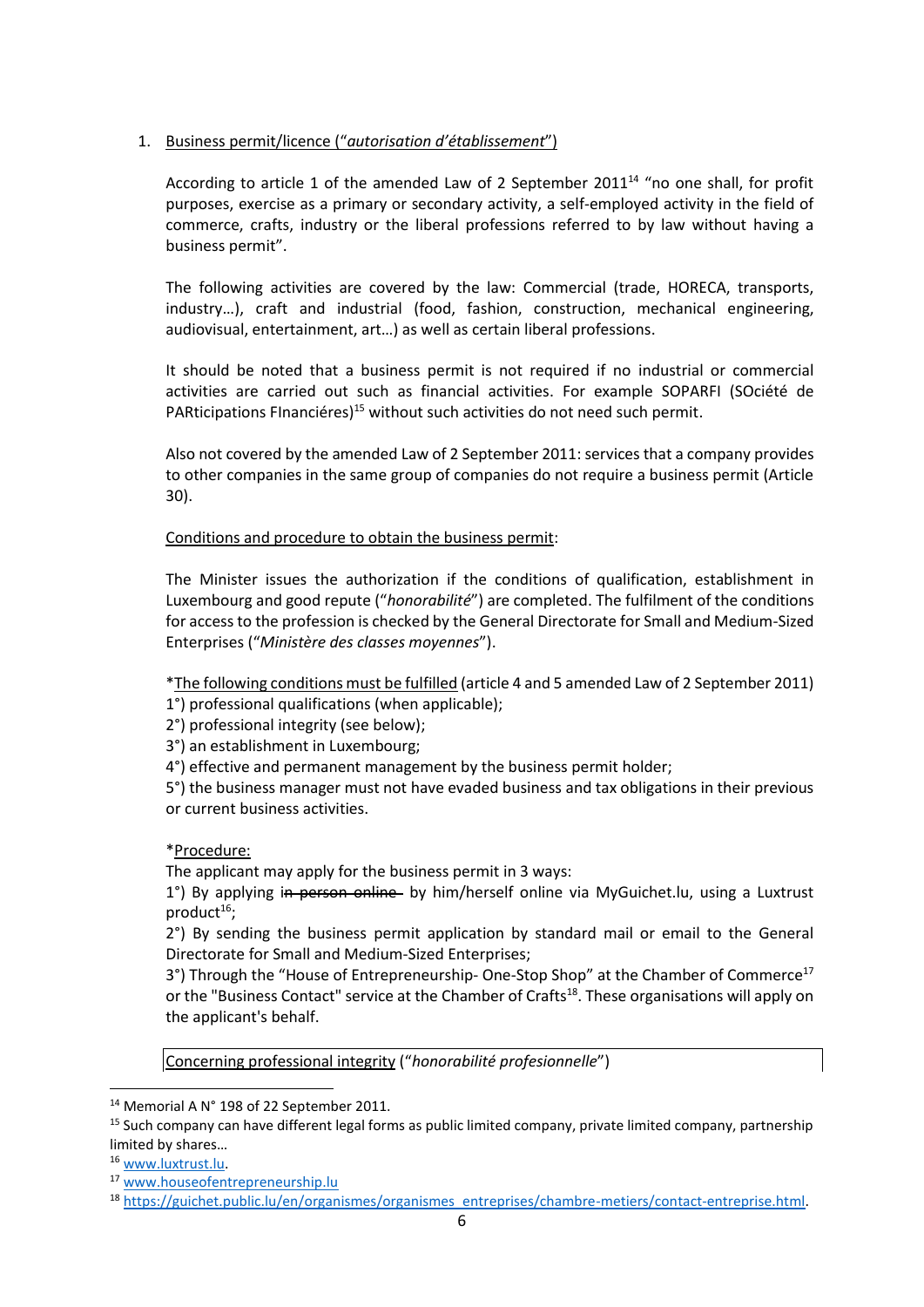The person responsible for managing or administering the business must satisfy the conditions for professional integrity. The following documents are required:

\*Resident for more than ten years:

- a declaration of honour concerning any management positions held in businesses during the 3 years prior to the application $^{19}$ ,

an extract from the Luxembourg criminal record N°. 3.

\*Non-resident or resident for less than 10 years

- a declaration of honour (see above),

- a declaration of non-bankruptcy (recent and unlimited) before a notary,

- an extract from the criminal record (record N° 3) or equivalent issued by the state(s) in which the applicant has resided during 10 years prior to the application. Failing that, an affidavit. - if the person is already working in Luxembourg (as employee or self-employed): an extract from the Luxembourg criminal record N° 3.

# 2. Certificate of availability of the company name

In order to set up a company you have to obtain "a certificate of availability of the company name". To do this, you have to submit an application for a certificate confirming the availability of the company name (electronically) to the Luxembourg Business Registers (LBR). The cost of this request is 10  $\epsilon$  for a certificate in paper format with signature, 4,75  $\epsilon$  for a certificate in electronic format and 9,75 € for a certificate in electronic format with a qualified signature. In case of the non-availability of the name, the applicant will receive a "certificate of unavailability" of the company name.

# 3. Drawing up articles

# Before a notary:

For a limited liability company as SA ("Société Anonyme"), a private limited liability company ("*Société à Responsabilité Limitée*" – SARL), except for a simplified limited liability company - SARL-S-), and a European Company and Partnership limited by shares ("*Société en Commandite par Actions*" –SCA-), the articles of association must be drawn up before a notary.

# As a private deed:

For unlimited liability companies (SNEC, cooperative companies, civil companies), the articles of association can be drawn up as a private deed or before a notary.

# 4. Registering with the RCS

The registration with the RCS is done on the LBR website (see above) with a LuxTrust product<sup>20</sup> or an eID card.

The applicant may apply for an appointment with the RCS's filing assistance office ("*bureau assistance au dépôt*") for help from RCS staff when filing private deeds.

In the case of a notarized instrument, the notary must do the filings.

<sup>19</sup> Form in English version available at the end of this webpage: [https://guichet.public.lu/en/entreprises/creation-developpement/autorisation-etablissement/autorisation](https://guichet.public.lu/en/entreprises/creation-developpement/autorisation-etablissement/autorisation-honorabilite/honorabilite.html)[honorabilite/honorabilite.html.](https://guichet.public.lu/en/entreprises/creation-developpement/autorisation-etablissement/autorisation-honorabilite/honorabilite.html)

<sup>&</sup>lt;sup>20</sup> Token, smartcard or signing stick, see: https://www.luxtrust.lu.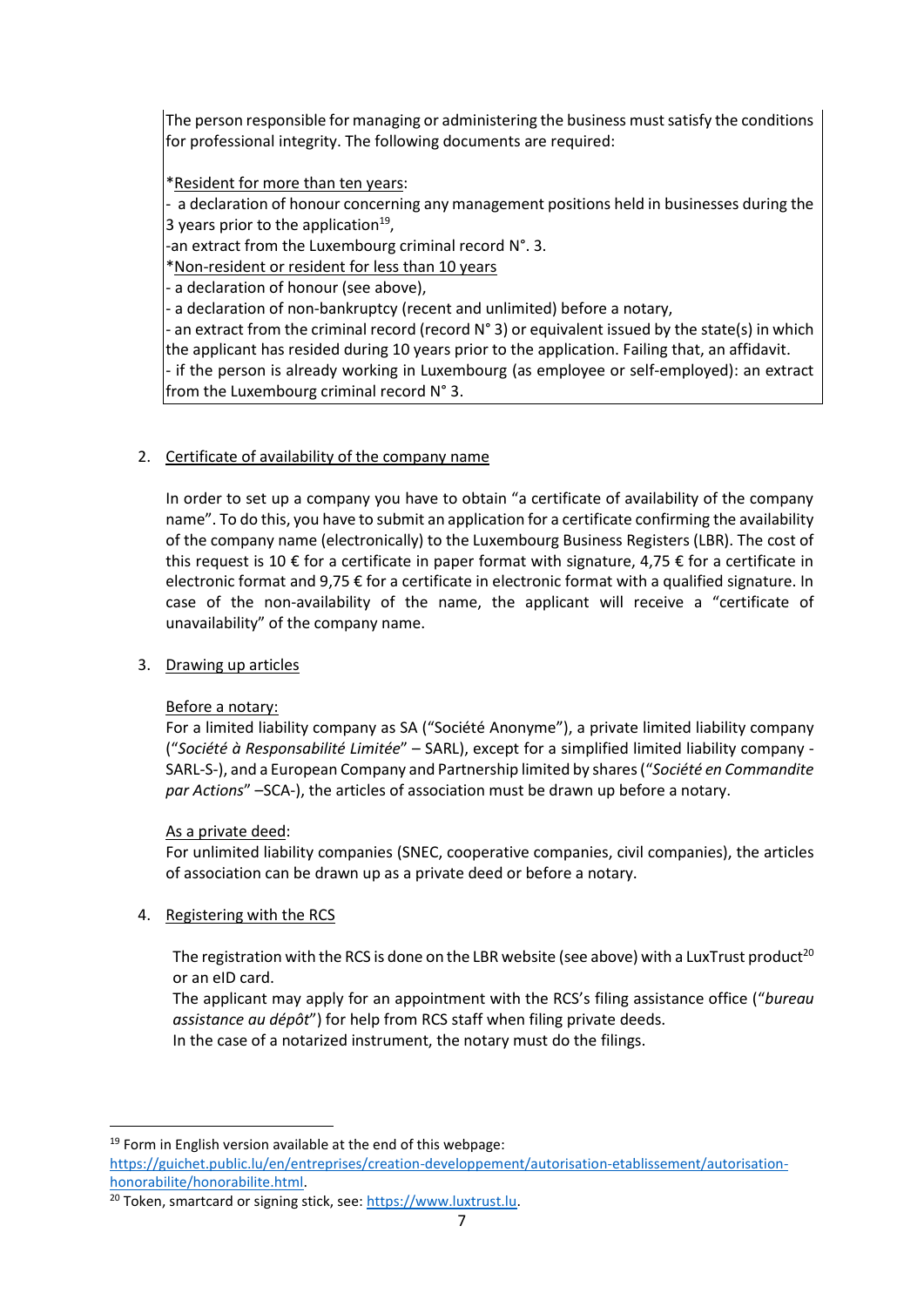5. Registering with the Registration Duties, Estates and VAT authority ("*Administration de l'enregistrement, des domains et de la TVA*" <sup>21</sup>) for the VAT.

In the case of a notarized instrument, the notary must do the registration.

# **c. What checks (if any) are done on the authenticity of documents, identity of founders, record of founders (e.g. disqualification as directors) and beneficial owners**

# **i. By registration authority**

The LBR has a responsibility for oversight of the documents filed and the items to register according to article 21 (2) (3) of the Law of 19 December 2002 on the Trade and Companies Register as well as company accounts and annual financial statements, hereinafter referred to as "RCS Law"). It is not responsible for the contents of the information (article 21 (2)(2) RCS Law).

#### **ii. By notaries**

According to article 3 in accordance with article 1 (11) of the amended Law of 12 November 2014<sup>22</sup> (Money laundering law), notaries have a "customer due diligence" obligation ("*obligation de vigilance à l'égard de la clientele*"). As a due diligence measure, they have to verify the identity of the customer based on documents, data or information from a reliable and independent source (article 3 (2) a)). Concerning the beneficial owner, the notary has to identify the beneficial owner and take reasonable measures to verify his/her identity, so that the professional can be sure of knowing the said beneficial owner (article 3 (2) b)).

# **iii. By "facilitator" companies (foundation agents)**

There are specific provisions<sup>23</sup> in the case where the "facilitator" company acts as domiciliation agent ("*domiciliataire*"). The domiciliation takes place "when a company establishes a seat with a third party to conduct business there within the scope of its objects and the said third party provides certain services associated with such business".<sup>24</sup>

In this case, a domiciliation agreement ("*convention de domiciliation*") must be signed with one the following authorized professional members(domiciliation agent): a professional in the financial or the insurance sectors, attorney-at-law ("*avocat à la Cour*"), statutory auditor ("*réviseur d'entreprises*"), independent expert auditor ("*réviseur d'entreprises agréé*"), or accountant ("*expert-comptable*"). 25

A domiciliation agent has different obligations including "the obligation to know the identity of the members of the bodies, the shareholders and the beneficial owners of the company (…), the obligation to keep the documents used to identify the aforementioned persons for a period of at least 5 years following the end of the relationship between the company and the said persons, the obligation to verify that the company's statutory bodies and representatives do

<sup>21</sup> [https://pfi.public.lu](https://pfi.public.lu/)

<sup>22</sup> Memorial A N° 183 of 19 November 2004

<sup>&</sup>lt;sup>23</sup> The legislation on domiciliation will find here application: Amended law of 31 May 1999 ("Domiciliation Law"), which regulates the activity of domiciliation, Memorial A N° 77 of 21 June 1999.

 $24$  Article 1(1) of the amended Domiciliation Law.

<sup>&</sup>lt;sup>25</sup> Article 1 (2) of the amended Domiciliation Law.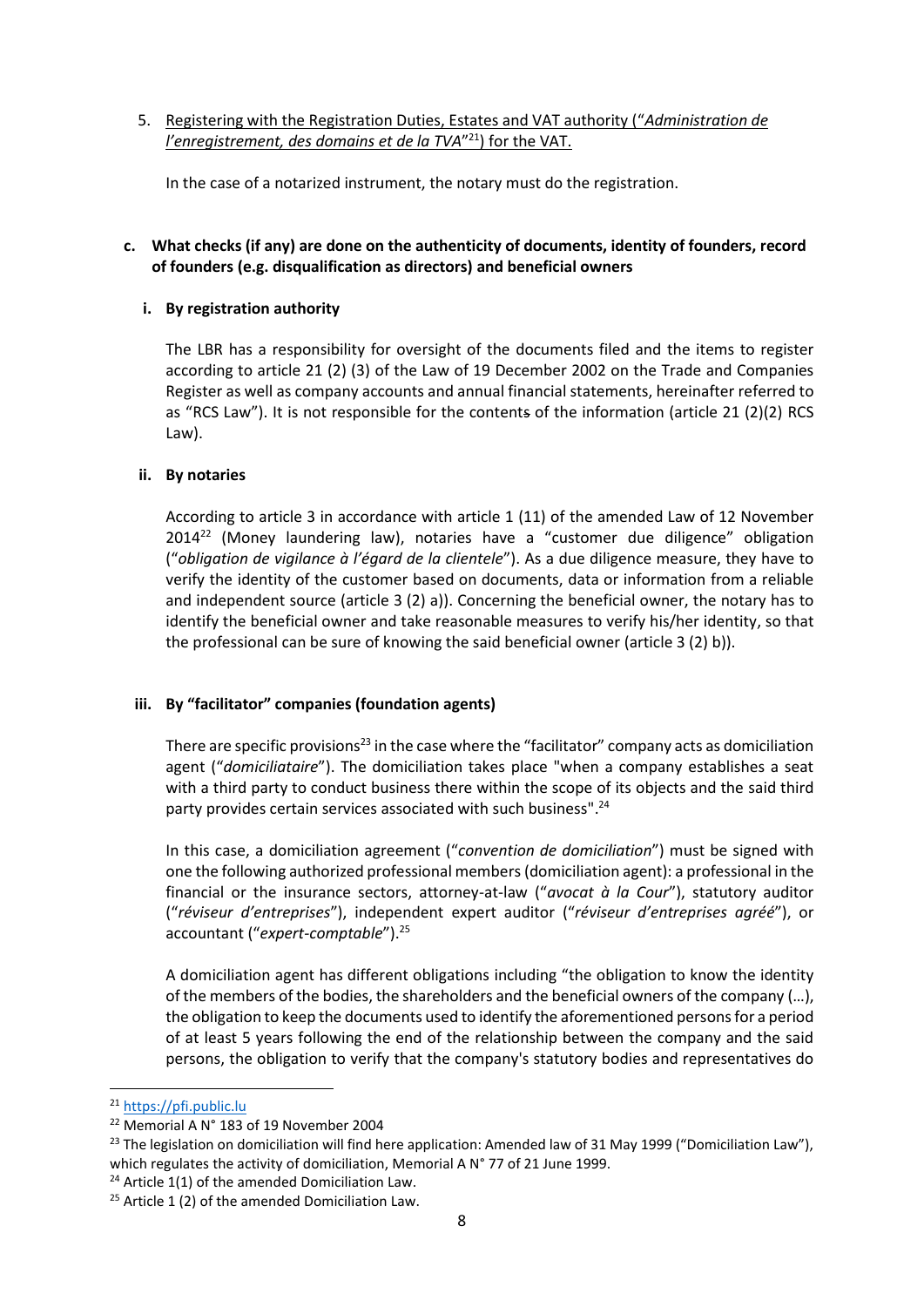not contravene the legal provisions governing commercial companies and the right of establishment". 26

#### **4) Cross-border Mergers (CBMs)**

# **a. Which authority is responsible for the pre-merger certificate (outbound CBMs), which authority is responsible for approving the merger (inbound CBMs)? (name and link)**

In both cases, the notary is competent.

According to article 1021-12 (2) (1) of the amended Law of 10 August 1915 on commercial companies, the notary must verify and certify the existence and the validity of the legal acts and formalities required of the company in respect of which he/she is acting and of the common draft merger plan.

\*Pre-merger certificate (Article 1021-12(2) (2 ) Law of 10 August 1915):

In case of a cross-border merger the notary shall, without delay, issue a certificate conclusively attesting the correct completion of the pre-merger acts and formalities for the part of the procedure relating to the Luxembourg-law-governed company.

\*Approving the merger (Article 1021-12(2) (3) Law of 10 August 1915 on commercial companies):

The notary carries out the legality check of the cross-border merger in case a European company formed by way of a merger with intended to establish its registered office in Luxembourg or where the cross-border merger is carried out through acquisition by a Luxembourg-law-governed company of a foreign-law-governed company. To this aim he/she shall receive from each merging companies a certificate attesting the correct completion of the pre-merger acts and formalities within a period of 6 months from its issuance, together with a copy of the common draft terms approved by each company.

The notary will verify if:

- The merging companies have approved the common draft terms of mergers in the same terms; and
- Arrangements for employee participation have been adopted in accordance with legal provisions.

# **b. What personnel capacity/qualifications does the authority/ies listed above (organization(s) granting the pre-merger certificate + approving merger) have?**

The notary is a public officer who has been delegated certain specific tasks by State. He/she is a "key stone" in company law in Luxembourg.

Firstly, concerning different steps in the constitution of the company (see above concerning the foundation).

Secondly, concerning already the merger: the minutes of the general assembly which decides on the merger are established by notarial deed.

In case a general assembly is not necessary for the approval of a merger, the common draft terms of cross-border mergers shall be established by notarial deed.

<sup>&</sup>lt;sup>26</sup> Circular CSSF 01/29 (English version[: https://www.cssf.lu/wp-](https://www.cssf.lu/wp-content/uploads/files/Lois_reglements/Circulaires/Hors_blanchiment_terrorisme/cssf01_29eng.pdf)